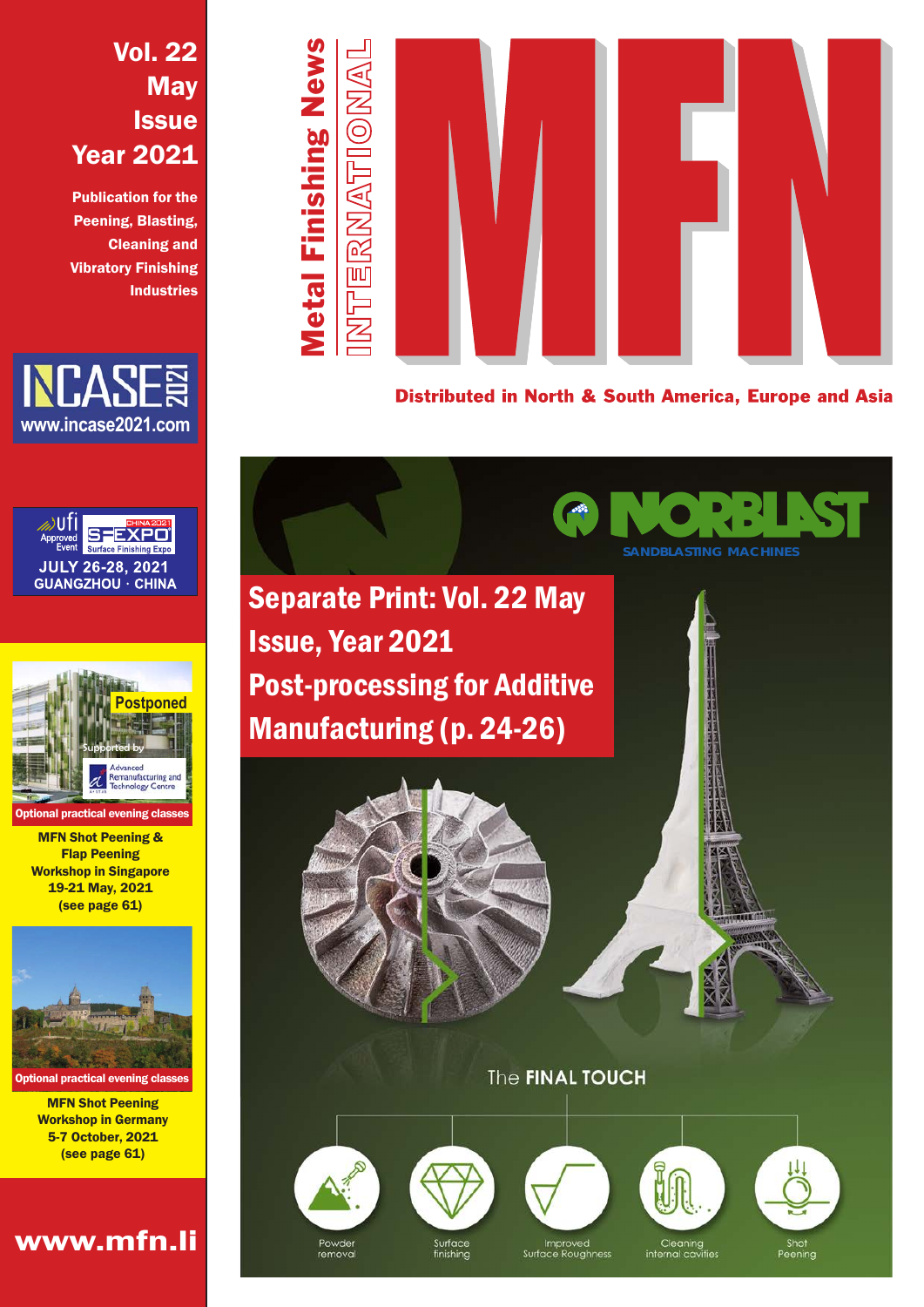**MRANGE METAL Metal Finishing News** 

### Post-processing for Additive Manufacturing

### **SCENARIO**

In recent years, additive manufacturing technology has been characterised by a constant evolutionary trend and an ever-greater presence within industrial production cycles, thus shifting the focus from the use for prototyping purposes to large-scale production objectives. The versatility of this new paradigm for manufacturing – "adding" material where needed, rather than "removing" excess material – has offered a range of benefits to companies, thus proving to be one of the most impactful solutions for the industrial field.

In addition to the careful definition of the printing process and material, the production of components implementing additive manufacturing may require post-processing in order to make the component meet the project technical and aesthetic requirements.

At present, due to the limits inherent to additive printing technologies, the surface finish of the objects obtained might not be adequate to the qualityoperational standards required within the production chain: printing residues, surface roughness, aesthetic appearance of the manufactured component.

From a conceptual standpoint, various additive manufacturing technologies are available, based on the type of materials - plastic, metal or other - and on printing methods.

If we focus on plastic polymer powderbed fusion technologies, the most common printing methods are SLS (Selective Laser Sintering) and MJF (Multi Jet Fusion). Powder is selectively melted using laser beams or high temperature lamps. When printing has finished, the printed item is removed from the unfused powder cake and the powder is recovered to be re-used in subsequent printing sessions. As a result of the process, some residues of semi-fused powder remain attached to the products; the production workflow therefore includes a cleaning phase that is done by sandblasting.

The potential of additive printing to create complex shapes is clear. However, critical issues in printing and post-processing increase if you take into consideration the printing of fragile components, with pins or thin walls, channels, holes, and undercuts. Furthermore, from the point of view of industrial production, repeatability and automation of the finishing process become essential to obtain the expected results in terms of quality, time and costs.

Following these considerations, if postprocessing is not performed correctly, aesthetic defects, pertaining to surface and colour uniformity as well as technical defects, where the surface may not be smooth enough or some areas may not be finished correctly, may affect the finished products. This would therefore prove unfit for the project.

### Norblast and surface finishing treatments for additive manufacturing

#### *The Norblast Group*

The Norblast group has over 40 years of experience as a manufacturer of compressed air sandblasting and shot peening machines.

The processes can be studied in-depth thanks to collaborations with universities and research centers, as well as detailed examination of customer needs through testing in the Norblast Lab, where the experience of Norblast researchers is at the disposal of customers and partners in order to test the best solutions and meet the most complex requirements with a view to continuous technological and service improvement, to industrialise the best possible solution.

The Norblast group also relies on the continuous research of Peen Service, the group subsidiary dealing with shotpeening on behalf of third parties, and having direct on-site experience in the use of many robotic systems.

### How the additive manufacturing market sought out Norblast

AM technology has been known for over 20 years. Initial tests on FDM wire-printed objects have yielded some very interesting results, but it was Hewlett Packard's breakthrough Multi Jet Fusion technology that required raising the bar on AM-printed components finishing. In fact, the production workflow involves sandblasting as an integral part of the manufacturing process: through the cleaning process of the semi-fused powders adhering to the product, it is possible to make the printed products functional.

So, starting from 2017, several customers have asked Norblast for optimised solutions, to perform proper surface finishing on products printed using HP MJF technology.

Norblast has therefore conducted targeted research projects, using its many years of experience gained in the field of conventional technologies, actively collaborating both with long-time customers and directly with the manufacturer HP. In fact, the collaboration with HP Barcelona resulted in the drafting of a specific white paper on the optimised



MJF printed Eiffel Tower before and after NAM cleaning process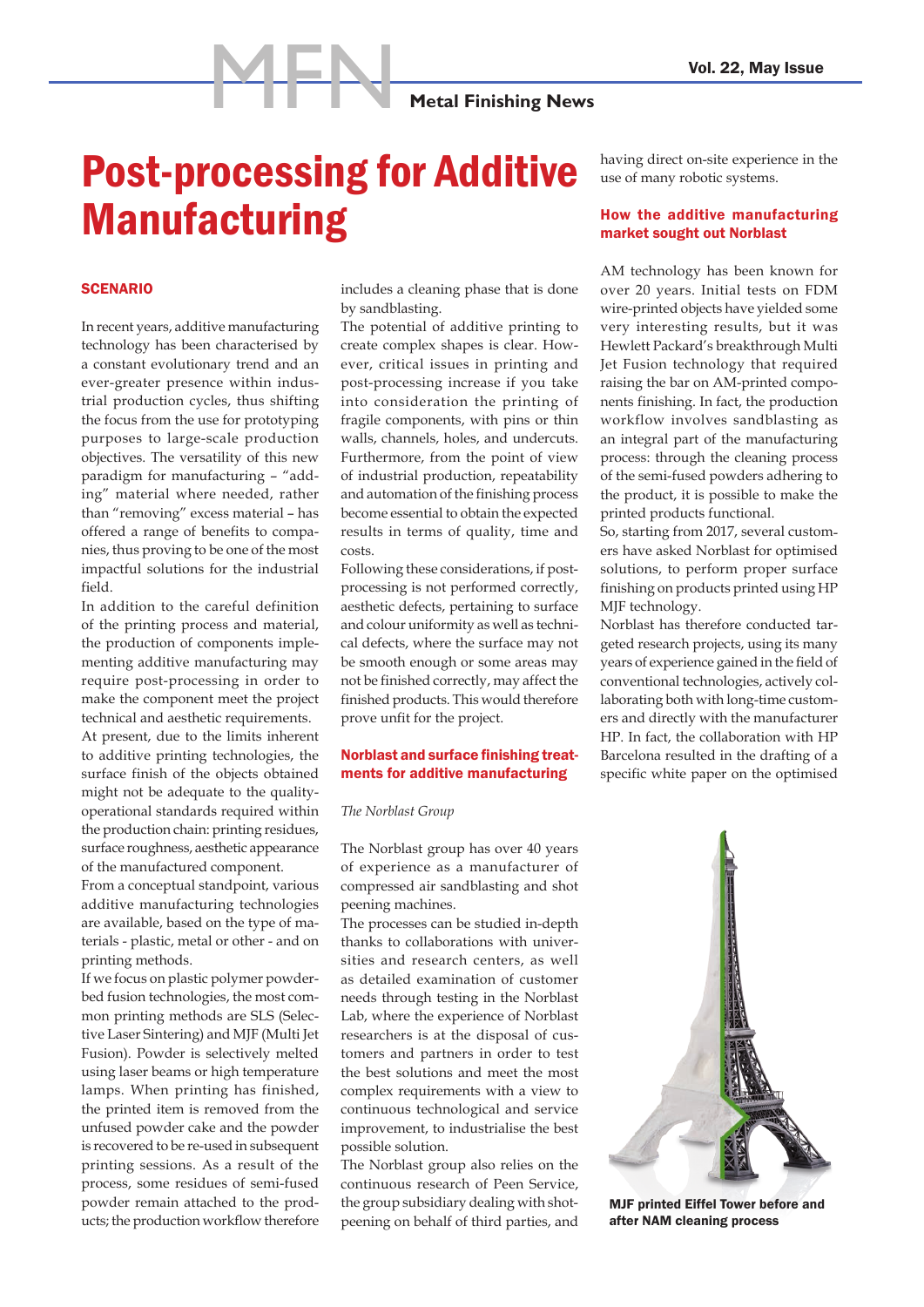www.mfn.li

# **MRANGE METALER METALER METALER NEWS**







HP PA12: raw – NAM Cleaning – dyeing – NAM Finishing

cleaning process, comparing several sand blasting media, conditions of use and evaluating the effects of treatment when applied through full-scale automation with respect to common critical issues occurring in complex products.

### *Well-established processes for plastic powder bed fusion AM*

Thanks to the many tests carried out, some well-established NAM (Norblast Additive Manufacturing) processes have been developed.

NAM C (Cleaning): this is the core process in the production workflow of plastic MJF and SLS components. After having recovered the printing powder, cleaning is performed to remove the semi-fused powders; it is optimised to clean the surfaces extremely quickly, with an innovative sandblasting media ideal for this purpose. This is the most critical process, due to the large amount of print powder adhering to or contained in the printed products. Given the natural complexity of additive manufacturing printed components, special attention has been paid to fragile components such as pins and thin walls, as well as hard-to-reach areas such as holes and undercuts. As the technologies evolved, CAD design for products also began considering post-processing requirements, with respect to the size and bends of through channels, or minimum diameters of non-through holes,

as well as pin and wall sizing. This process is also fundamental for preparing any subsequent treatment: finishing by shot peening, vibro-tumbling, chemical smoothing, dyeing, painting, metallisation, etc.

As a result of the process, perfectly clean, homogeneous light grey components can be obtained.

NAM F (Finishing): this process can be carried out after cleaning. It allows for the "smoothing" of the component, thus decreasing the surface roughness. It also makes the component surface much more compact, with the benefit of the component being considerably more scratch-resistant and darker grey in colour than after the cleaning treatment. Combined with dyeing, the process also allows for a semi-gloss finish on the component.

NAM B (Black): this is a process that can be performed with steel sand blasting media as a first cleaning step or as a finish treatment. This results in perfectly clean components with low roughness even during cleaning, which tend to be black. However, there are ferrous residues on the surface of the component, as can occur during graphitization.

NAM PA Colour: this is a special cleaning process to treat colour-printed components (e.g., HP MJF 580) to emphasise the chromatic yield of the products.





Dimensional Bar for finishing tests – before and after NAM cleaning process

| <b>Treatment</b>     | <b>RA</b><br>[µm] | RZ<br>[µm]     |
|----------------------|-------------------|----------------|
| <b>NONE</b>          | $10,3 \pm 1,1$    | $55,8 \pm 5,8$ |
| <b>NAM CLEANING</b>  | $4.0 \pm 0.5$     | $24.0 \pm 2.8$ |
|                      | $-61%$            | $-57%$         |
| <b>NAM FINISHING</b> | $2.6 \pm 0.3$     | $14,2 \pm 1,3$ |
|                      | $-75%$            | $-75%$         |
| <b>NAM BLACK</b>     | $2.8 \pm 0.2$     | $14.0 \pm 1.1$ |
|                      | $-73%$            | $-75%$         |

HP PA12 roughness table





Surface

Finishing

Powder Removal

NAM Finishing goals

Improved Roughness Surface



Cleaning

Shot **Internal Cavities** Peening